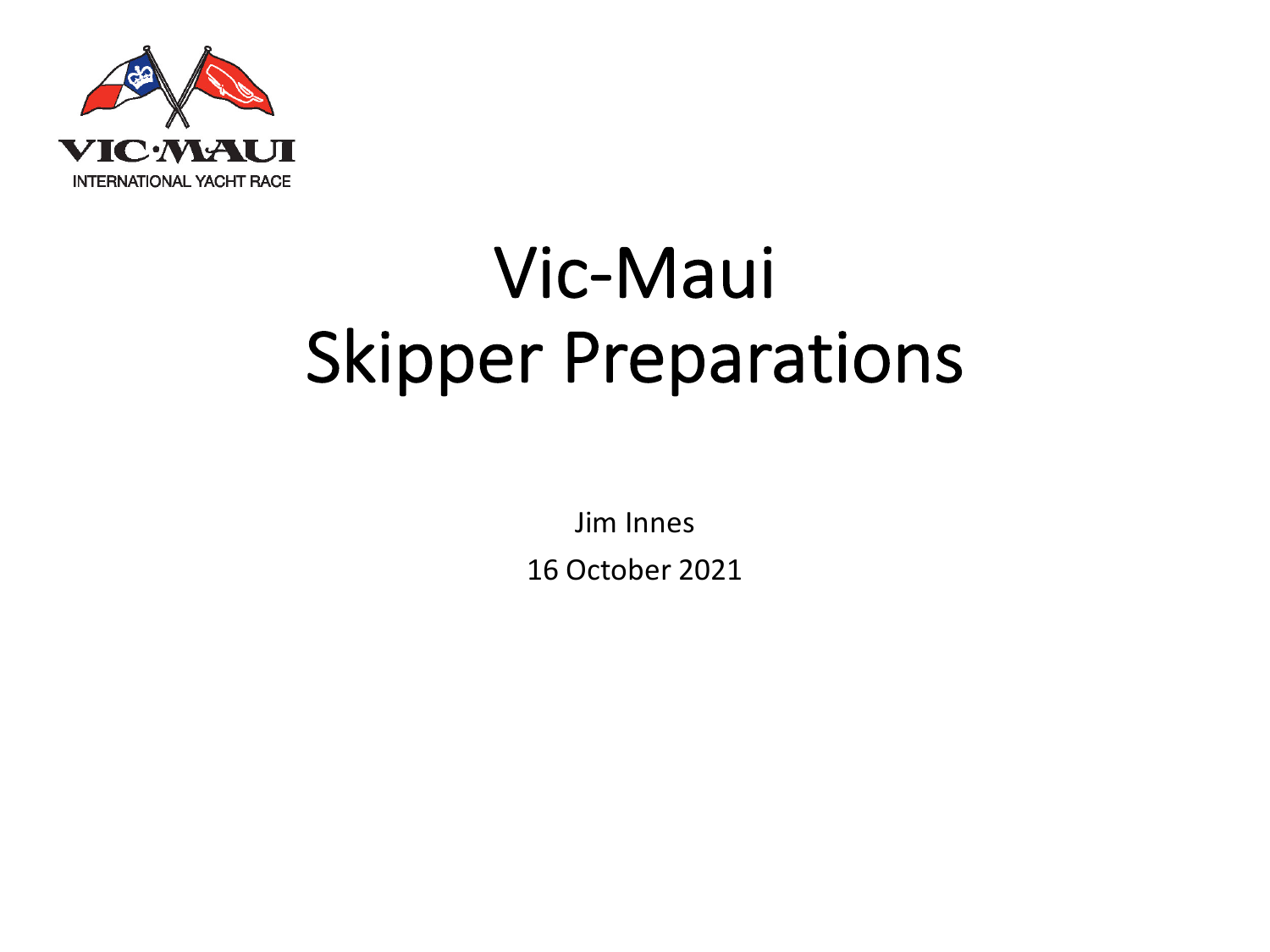#### Skipper Preparations – Project Plan

- High level goals & priorities
- High level budgets, boat and personal
- High level schedule key dates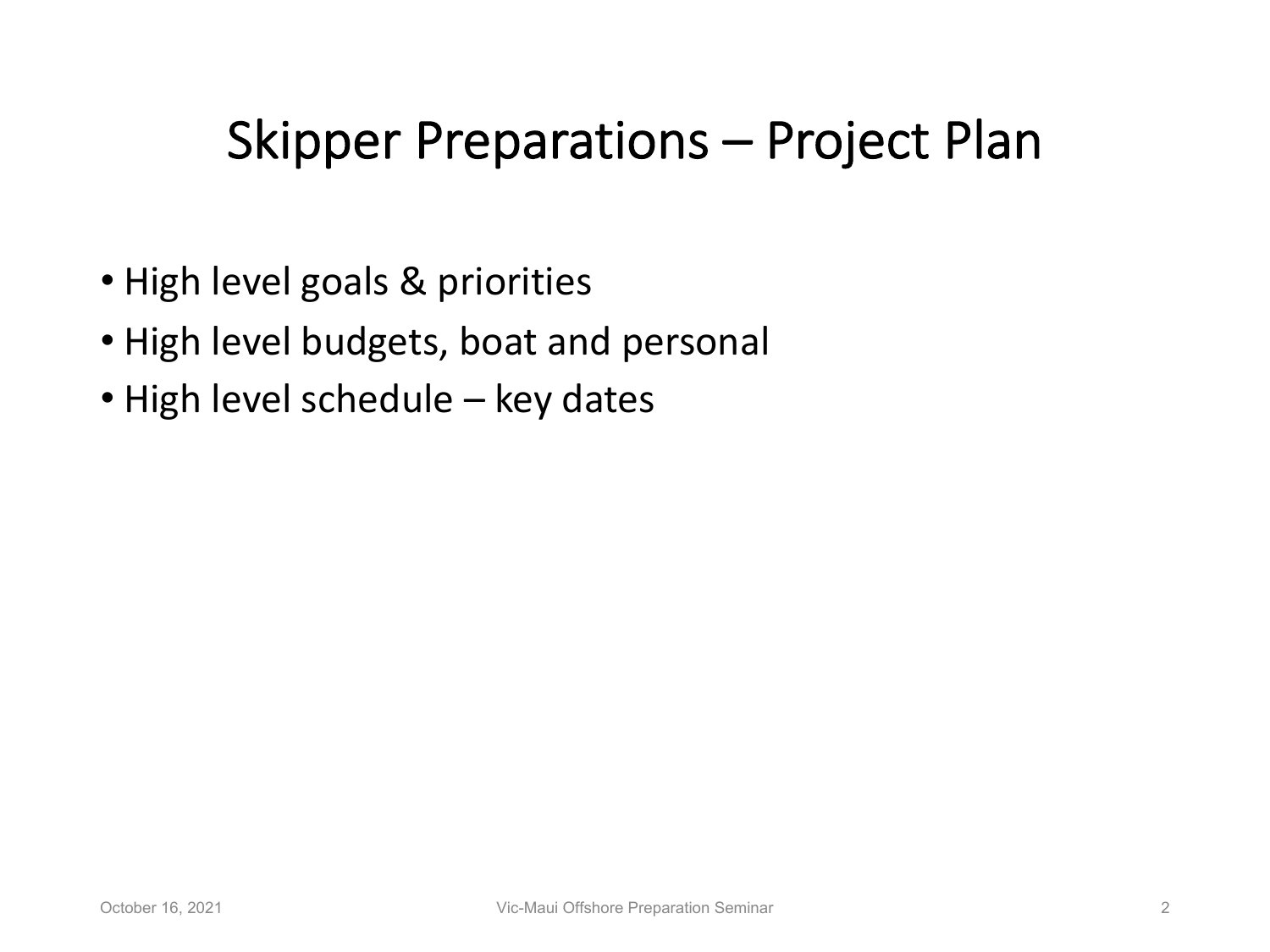### Skipper Preparations – Goals & Priorities

- Vic-Maui theme: *Challenge, Adventure, Teamwork*
- *Subtitle: Yes, it's a race, but the race is an excuse for an adventure!*
- Why am I / why are we doing this?
- Each skipper/team needs to set their program's high level goals & priorities
- Goals: Winning? Being safe? Having fun? Bucket list?
- Priorities: Which goals are most or least important?
- Goals and priorities provide the context for literally hundreds of decisions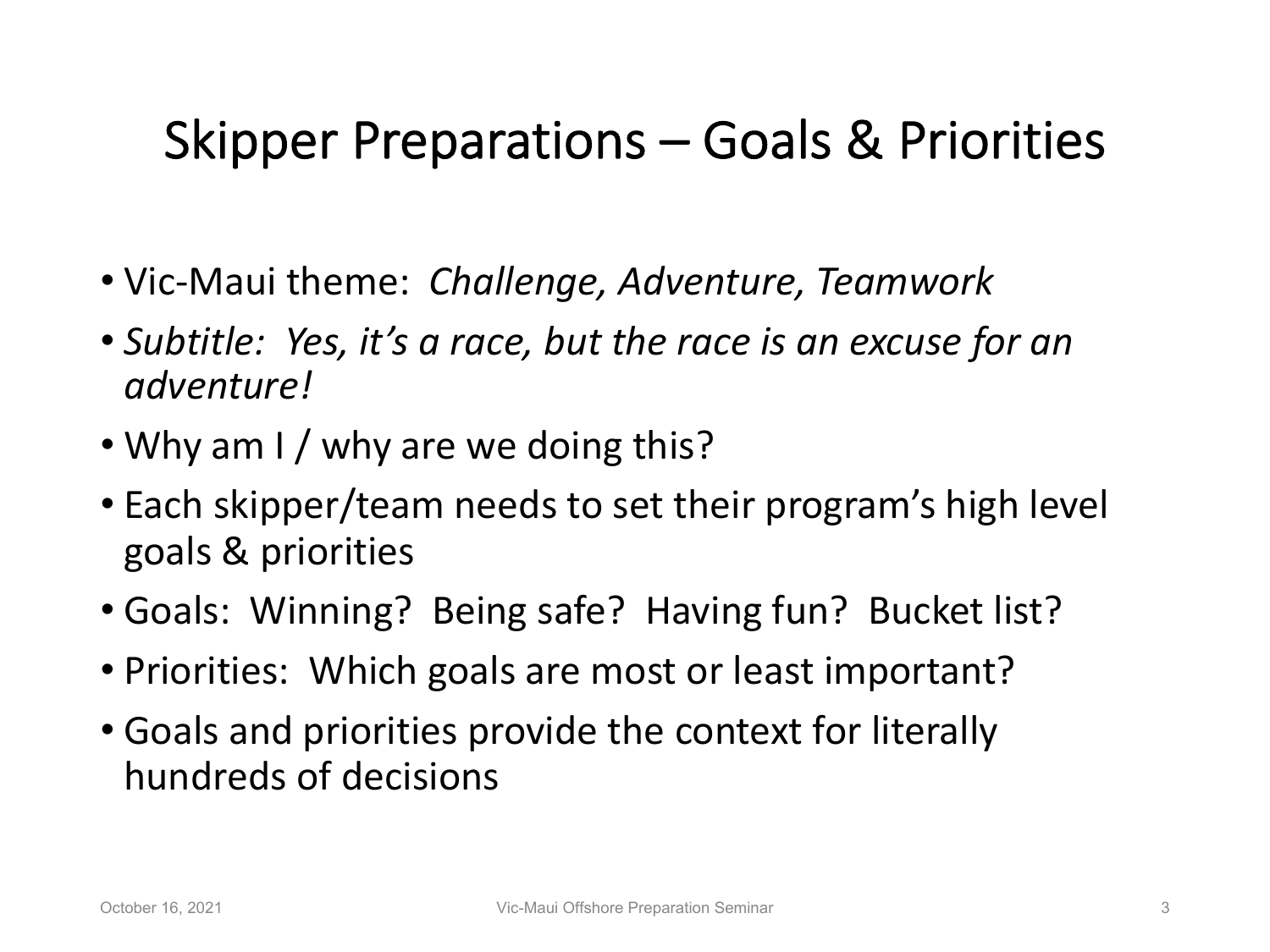## Skipper Preparations – Budgets

- What is the owner/skipper paying for? What is the crew paying for?
- Bigger ticket items sails, standing rigging, watermaker, life raft, running rigging, insurance, SSB/Satcomm, haulout, AIS, medical kit, EPIRB, … contingency
- Personal gear technical clothing, PFD/harness/tether, AIS-MOB, knife, headlamp, …
- Team swag, meetings, training, travel to/in/from local events and Victoria & Maui
- Provisions food & fluids
- Return delivery crew travel, provisions, shipping race/delivery gear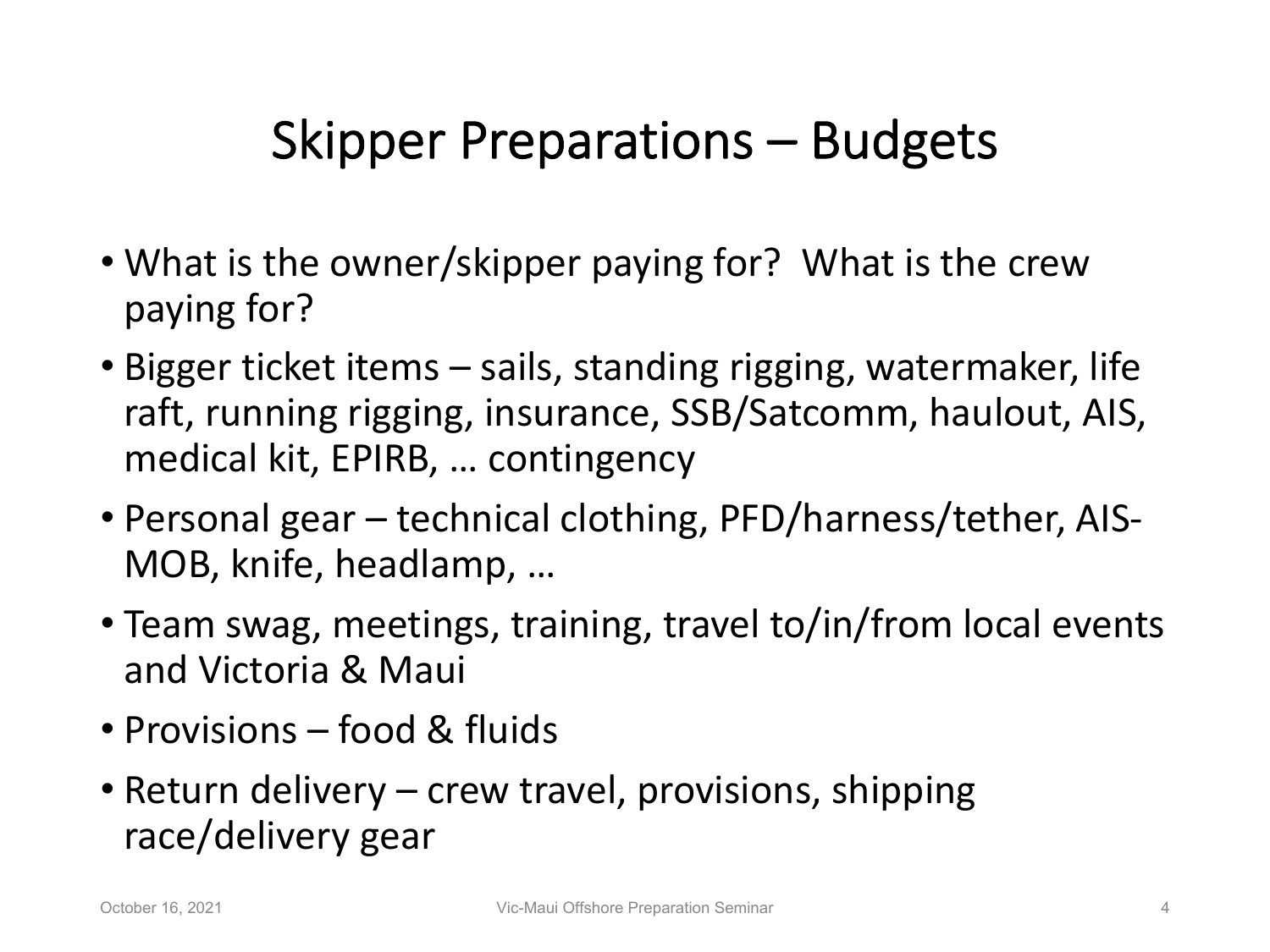# Skipper Preparations – Schedule & Key Dates

- Work parties offloading non-essential gear, sail selection and preparation, inspecting and maintaining key systems, loading race gear and provisions, bottom prep, …
- Training sessions MOB, emergency steering, fire, abandon ship, …
- Dial-up events Cascadian Convoy, Straits, Oregon Offshore, Swiftsure, …
- Delivery to Victoria and schedule in Victoria
- Race schedule
- Schedule in Maui and preparations for return delivery
- Return delivery schedule
- Wrap-up party, whole team, post return delivery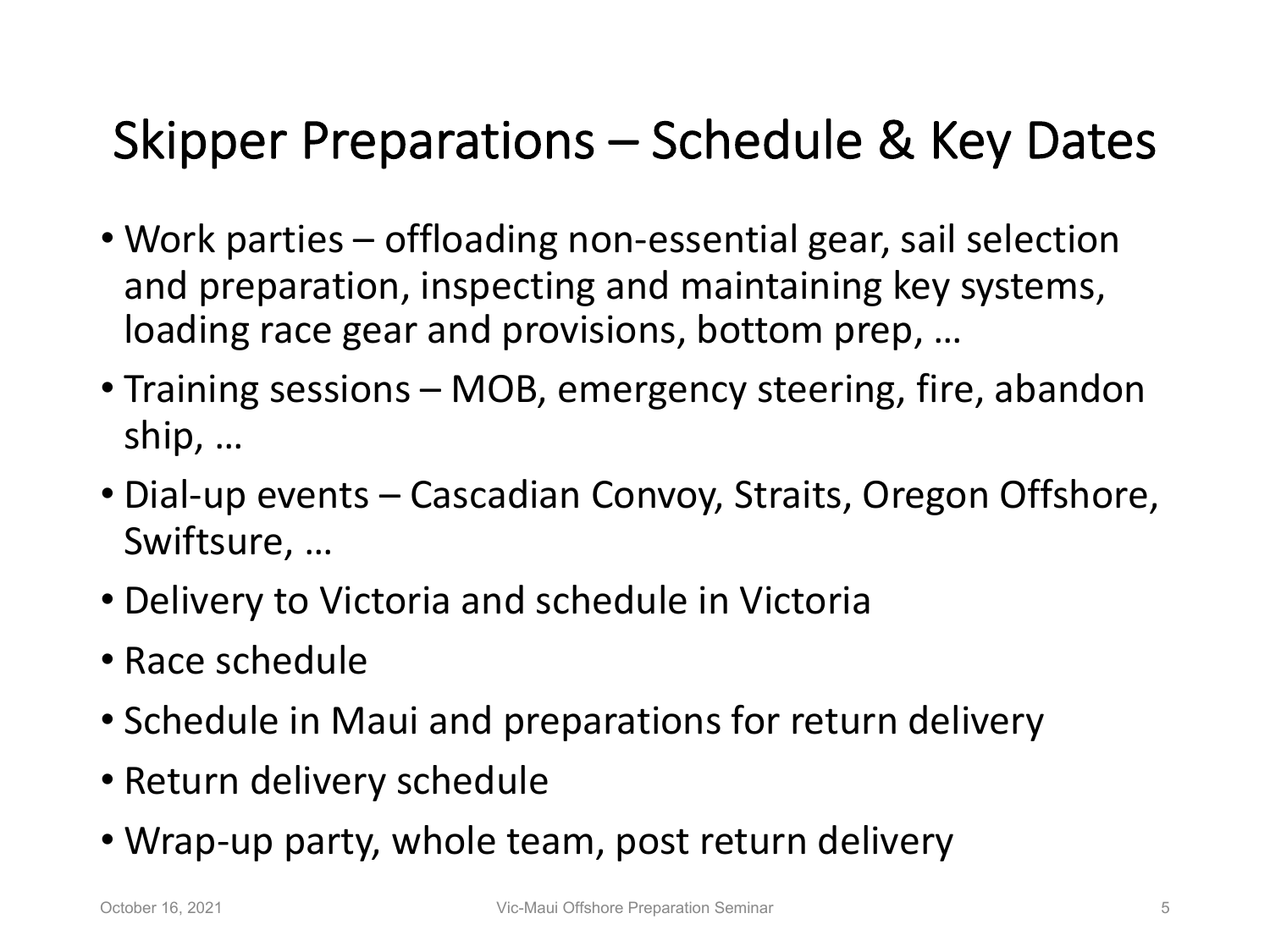# Skipper Preparations – Key Roles & Delegation

- Pre-race roles
	- crew prep, provisioning, navigation & weather, medical, logistics & travel, finances, media
- Boat prep
	- major systems: hull & keel, steering, rig & sails, engine & electrical & charging, plumbing, …
	- inspection & knowledge, preventative maintenance, tools, spares, plan B
- Race & return delivery roles
	- skipper, navigator, watch leaders, helm, trim, maneuvers; 2IC
	- cooking, cleaning, maintenance, medical, media, etc.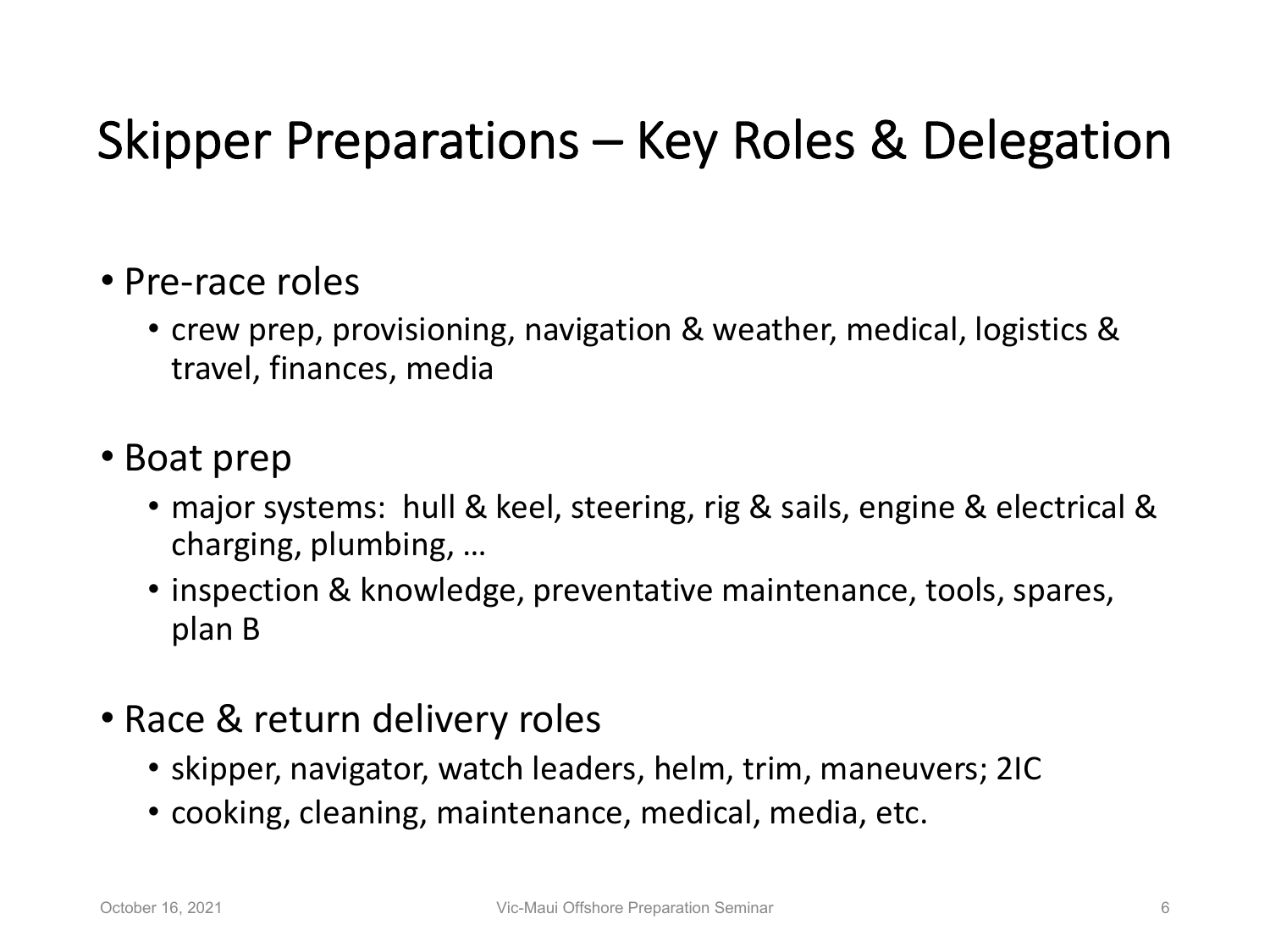#### Skipper Preparations – Why Boats Don't Make the Start Line How to Make it to the Start Line

- Work backwards from the start date when determining the high level schedule
- Develop and communicate the project plan at the outset
- Assemble the crew early, build the crew into a team, address any health / fitness / skills / team fit issues early
- Delegate assignments early, both to offload the skipper and to engage the team
- Tackle the toughest boat preparation issues early, track critical path items, escalate early and aggressively
- Accept now that you will still have items on your "to do" list when you cross the start line  $-$  get the critical stuff done